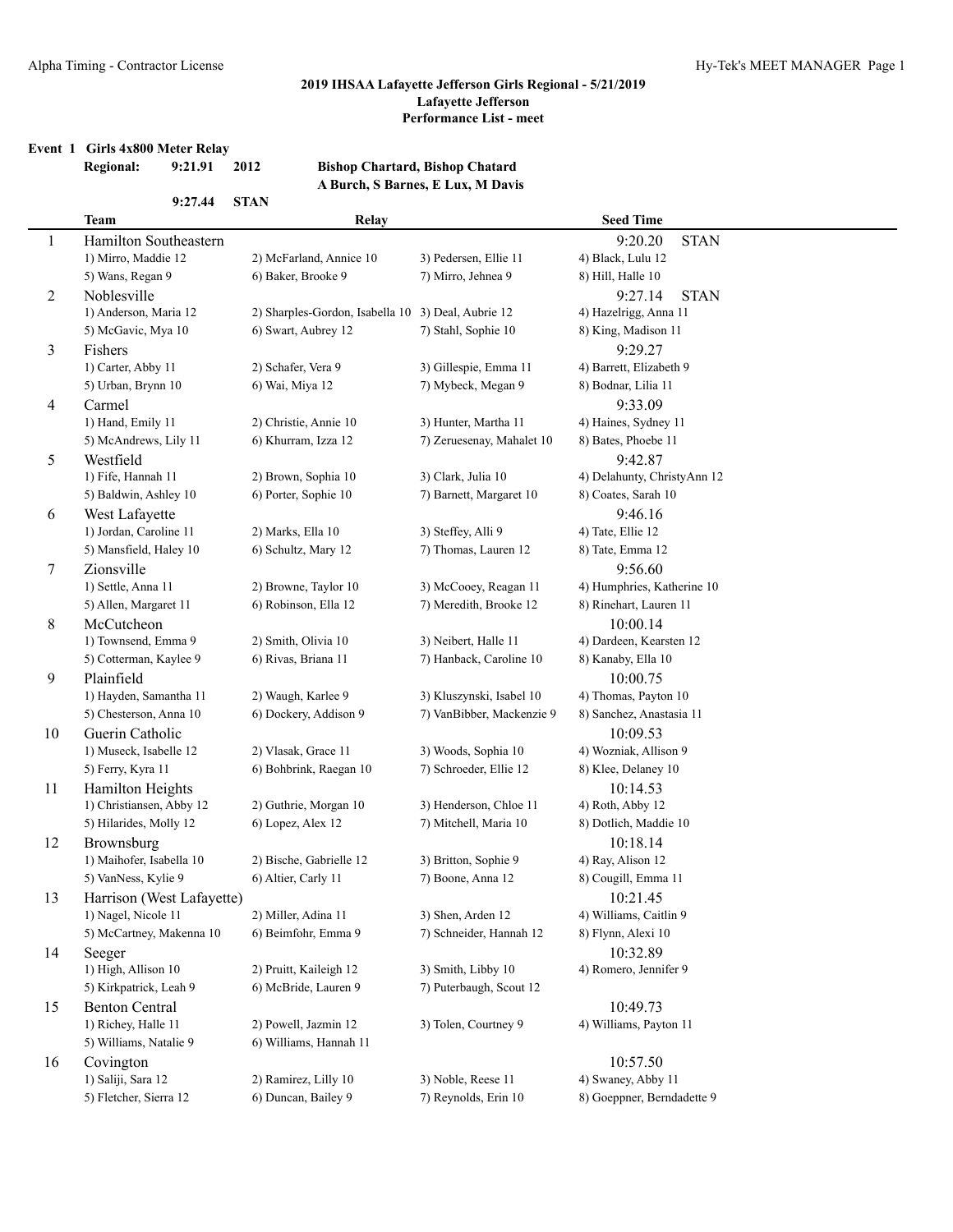|    | <b>Event 16 Girls Pole Vault</b> |             |    |                               |                  |             |  |  |  |  |
|----|----------------------------------|-------------|----|-------------------------------|------------------|-------------|--|--|--|--|
|    | <b>Regional:</b><br>$13 - 01$    | 2009        |    | <b>McCardwell - Pendleton</b> |                  |             |  |  |  |  |
|    | <b>Regional:</b><br>$13 - 01$    | 2010        |    | <b>Margo Tucker</b>           |                  |             |  |  |  |  |
|    | $11-04.00$                       | <b>STAN</b> |    |                               |                  |             |  |  |  |  |
|    | Name                             |             |    | Year School                   | <b>Seed Mark</b> |             |  |  |  |  |
|    | Huckstep, Grace                  |             | 11 | Western Boone                 | $11 - 10.00$     | <b>STAN</b> |  |  |  |  |
| 2  | Tyler, Shelby                    |             | 12 | Noblesville                   | $11-06.00$       | <b>STAN</b> |  |  |  |  |
| 3  | Drish, Kennedy                   |             | 12 | Hamilton Southeastern         | $11 - 02.00$     |             |  |  |  |  |
| 4  | Wilhelm, Ella                    |             | 9  | Hamilton Southeastern         | 11-02.00         |             |  |  |  |  |
| 5  | Casey, Alison                    |             |    | 10 Fishers                    | $11 - 02.00$     |             |  |  |  |  |
| 6  | Robison, Sabrina                 |             | 11 | McCutcheon                    | $10-10.00$       |             |  |  |  |  |
| 7  | Springirth, Jenna                |             | 10 | Carmel                        | $10-10.00$       |             |  |  |  |  |
| 8  | Knieper, Erika                   |             | 12 | Noblesville                   | 10-06.00         |             |  |  |  |  |
| 9  | Busse, Anne                      |             | 10 | Zionsville                    | 10-02.00         |             |  |  |  |  |
| 10 | Nelson, Ale                      |             | 10 | Zionsville                    | $9 - 06.00$      |             |  |  |  |  |
| 11 | Hiatt, Noelle                    |             | 11 | Brownsburg                    | 9-06.00          |             |  |  |  |  |
| 12 | Nagel, Nicole                    |             | 11 | Harrison (West Lafayette)     | $9 - 00.00$      |             |  |  |  |  |
| 13 | Carrico, Mackenzie               |             | 11 | McCutcheon                    | 8-06.00          |             |  |  |  |  |
| 14 | Bahler, Erin                     |             | 11 | Tri-County                    | 8-00.00          |             |  |  |  |  |
| 15 | Hines, Serenity                  |             | 10 | Delphi Community              | $6 - 06.00$      |             |  |  |  |  |
| 16 | Deno, Lilly                      |             | 9  | <b>Benton Central</b>         | $6 - 06.00$      |             |  |  |  |  |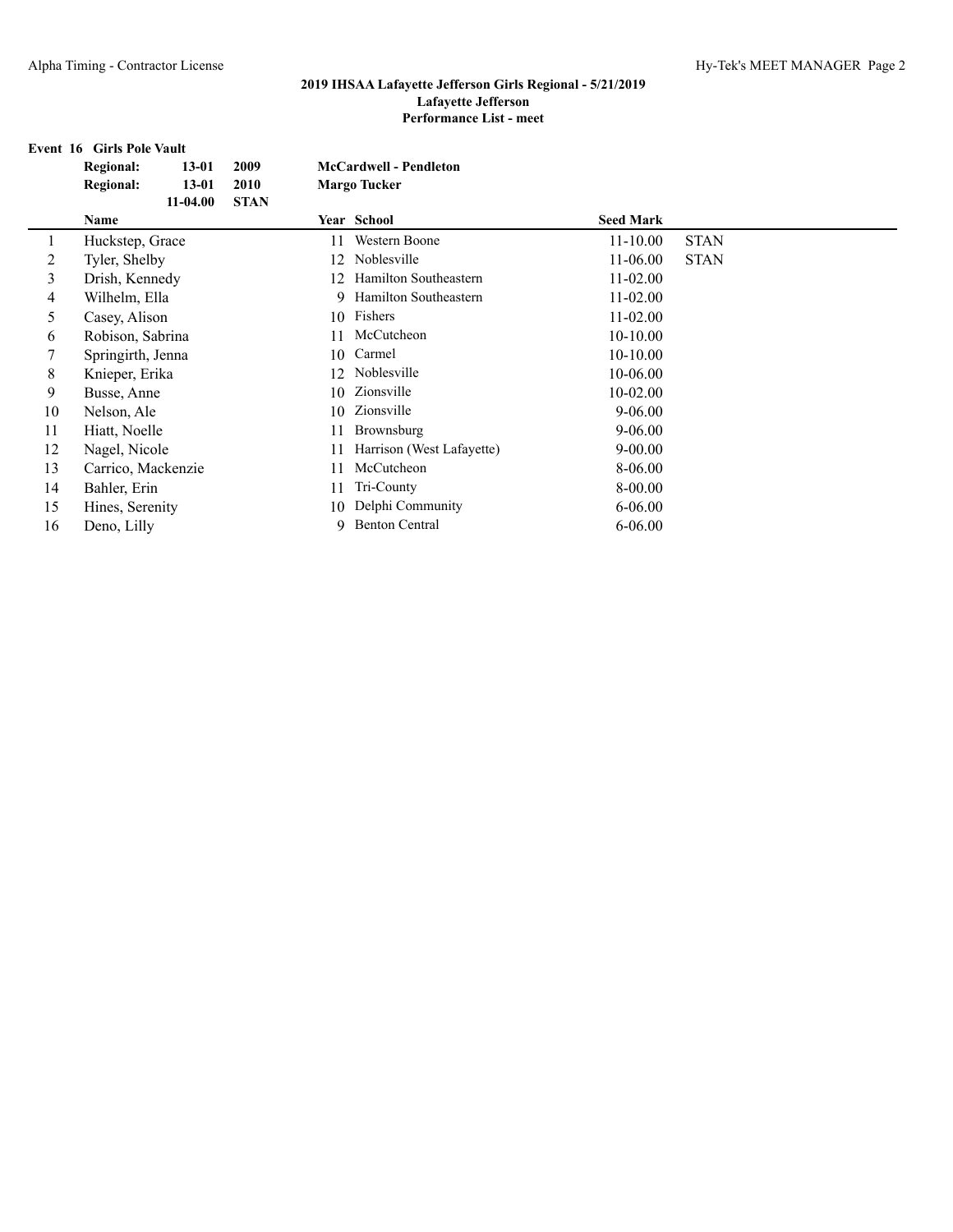# **Event 14 Girls Discus Throw**

|         | 155-08.50<br><b>Regional:</b><br>155-08.50<br><b>Regional:</b><br>$127 - 03$ | 2014<br>5/27/2014<br><b>STAN</b> | Adriana Brown, Lawrence Cen<br><b>Adriana Brown, Lawrence Cen</b> |                  |             |
|---------|------------------------------------------------------------------------------|----------------------------------|-------------------------------------------------------------------|------------------|-------------|
|         | Name                                                                         |                                  | Year School                                                       | <b>Seed Mark</b> |             |
| $\perp$ | Merritt, Rebecca                                                             | 11                               | Sheridan                                                          | $141 - 10$       | <b>STAN</b> |
| 2       | Terrill, Ashlyn                                                              | 10-                              | Lebanon                                                           | 129-01.50        | <b>STAN</b> |
| 3       | Pentecost, Zoe                                                               | 12                               | Westfield                                                         | 125-09           |             |
| 4       | Weatherly, Ashley                                                            | 12                               | West Lafayette                                                    | 119-05           |             |
| 5       | Weldy, Katherine                                                             | 12                               | Brownsburg                                                        | 117-07           |             |
| 6       | Omonode, Alaina                                                              |                                  | West Lafayette                                                    | 115-08           |             |
|         | Wiley, Lauryn                                                                | 12                               | <b>Hamilton Heights</b>                                           | 115-08           |             |
| 8       | Lupinski, Lydia                                                              | 12                               | Zionsville                                                        | $114 - 10$       |             |
| 9       | Kiser, Anna                                                                  |                                  | Noblesville                                                       | 114-05.50        |             |
| 10      | Roebuck, Leah                                                                | 12                               | Carmel                                                            | 114-02           |             |
| 11      | Wilkerson, Ellie                                                             | 9.                               | Plainfield                                                        | $113 - 11$       |             |
| 12      | Price, Kaylee                                                                |                                  | Brownsburg                                                        | 110-06           |             |
| 13      | Zeltwanger, Kaitlin                                                          |                                  | Harrison (West Lafayette)                                         | 108-02           |             |
| 14      | Musser, Carlee                                                               | 9                                | <b>Benton Central</b>                                             | 101-09           |             |
| 15      | Ellis, Hannah                                                                |                                  | North Vermillion                                                  | $99-10$          |             |
| 16      | Musser, Maddie                                                               |                                  | 10 Tri-County                                                     | $92 - 10$        |             |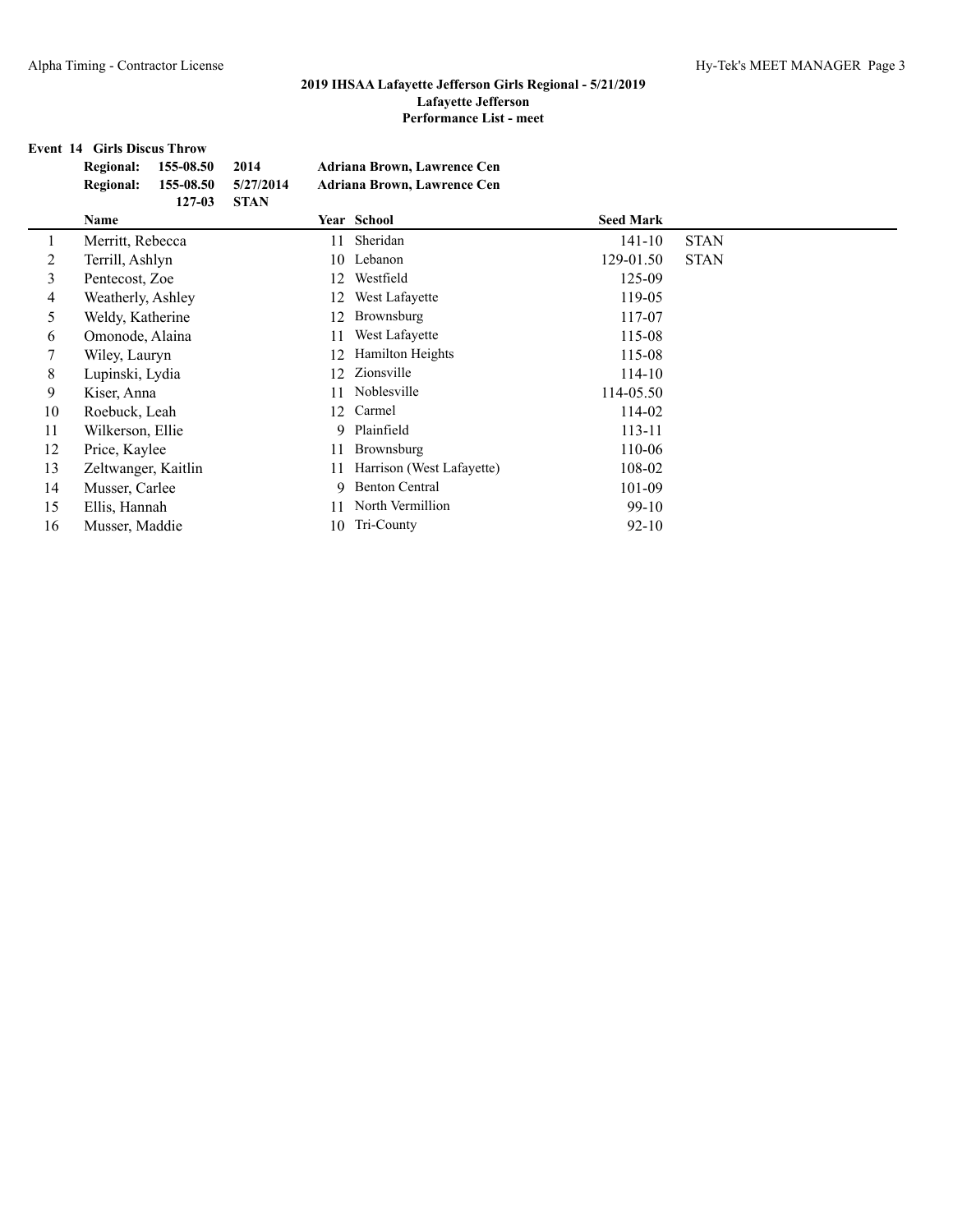#### **Event 13 Girls High Jump**

| <b>Regional:</b> | 5-07.50   | 2007                                                                                                                                                                                                                                                                            | <b>Breslin - Cathedral</b> |                                                            |                                                                                                                                                                       |  |                                                                                                                                                                                                                                                  |
|------------------|-----------|---------------------------------------------------------------------------------------------------------------------------------------------------------------------------------------------------------------------------------------------------------------------------------|----------------------------|------------------------------------------------------------|-----------------------------------------------------------------------------------------------------------------------------------------------------------------------|--|--------------------------------------------------------------------------------------------------------------------------------------------------------------------------------------------------------------------------------------------------|
|                  | $5-04.25$ | <b>STAN</b>                                                                                                                                                                                                                                                                     |                            |                                                            |                                                                                                                                                                       |  |                                                                                                                                                                                                                                                  |
| Name             |           |                                                                                                                                                                                                                                                                                 |                            |                                                            |                                                                                                                                                                       |  |                                                                                                                                                                                                                                                  |
|                  |           |                                                                                                                                                                                                                                                                                 |                            |                                                            |                                                                                                                                                                       |  | <b>STAN</b>                                                                                                                                                                                                                                      |
|                  |           |                                                                                                                                                                                                                                                                                 |                            | Clinton Prairie                                            |                                                                                                                                                                       |  |                                                                                                                                                                                                                                                  |
|                  |           |                                                                                                                                                                                                                                                                                 |                            |                                                            |                                                                                                                                                                       |  |                                                                                                                                                                                                                                                  |
|                  |           |                                                                                                                                                                                                                                                                                 |                            |                                                            |                                                                                                                                                                       |  |                                                                                                                                                                                                                                                  |
|                  |           |                                                                                                                                                                                                                                                                                 |                            |                                                            |                                                                                                                                                                       |  |                                                                                                                                                                                                                                                  |
|                  |           |                                                                                                                                                                                                                                                                                 |                            |                                                            |                                                                                                                                                                       |  |                                                                                                                                                                                                                                                  |
|                  |           |                                                                                                                                                                                                                                                                                 |                            |                                                            |                                                                                                                                                                       |  |                                                                                                                                                                                                                                                  |
|                  |           |                                                                                                                                                                                                                                                                                 |                            | Sheridan                                                   |                                                                                                                                                                       |  |                                                                                                                                                                                                                                                  |
|                  |           |                                                                                                                                                                                                                                                                                 |                            |                                                            |                                                                                                                                                                       |  |                                                                                                                                                                                                                                                  |
|                  |           |                                                                                                                                                                                                                                                                                 |                            | Frankfort                                                  |                                                                                                                                                                       |  |                                                                                                                                                                                                                                                  |
| Nibbs, Te'a      |           |                                                                                                                                                                                                                                                                                 |                            | Brownsburg                                                 |                                                                                                                                                                       |  |                                                                                                                                                                                                                                                  |
|                  |           |                                                                                                                                                                                                                                                                                 |                            | Harrison (West Lafayette)                                  |                                                                                                                                                                       |  |                                                                                                                                                                                                                                                  |
|                  |           |                                                                                                                                                                                                                                                                                 |                            | Harrison (West Lafayette)                                  |                                                                                                                                                                       |  |                                                                                                                                                                                                                                                  |
|                  |           |                                                                                                                                                                                                                                                                                 |                            |                                                            |                                                                                                                                                                       |  |                                                                                                                                                                                                                                                  |
|                  |           |                                                                                                                                                                                                                                                                                 |                            | Tri-County                                                 |                                                                                                                                                                       |  |                                                                                                                                                                                                                                                  |
|                  |           |                                                                                                                                                                                                                                                                                 | 9.                         |                                                            |                                                                                                                                                                       |  |                                                                                                                                                                                                                                                  |
|                  |           | Tyler, Shelby<br>Lukasik, Alyssa<br>Lamb, Christina<br>Barker, Aubrey<br>Smith, Kelsey<br>Shafer, Addison<br>Etheredge, Madisyn<br>Barker, Heather<br>Wilhelm, Lily<br>Ramey, Alysha<br>Shatava, Kelsey<br>Pribble, Abigail<br>Pruitt, Kaileigh<br>Walder, Sarah<br>Worl, Maryn |                            | 12<br>12<br>10<br>12.<br>12.<br>12<br>11<br>11<br>12<br>11 | Year School<br>Noblesville<br>9 Lebanon<br>12 Plainfield<br>9 Hamilton Heights<br>10 Mooresville<br>Hamilton Southeastern<br>Noblesville<br>Seeger<br>Carroll (Flora) |  | <b>Seed Mark</b><br>5-11.00<br>5-04.00<br>$5 - 02.00$<br>5-01.00<br>5-01.00<br>$4 - 10.00$<br>$4 - 10.00$<br>$4 - 10.00$<br>$4 - 10.00$<br>$4 - 10.00$<br>$4 - 10.00$<br>$4 - 10.00$<br>$4 - 10.00$<br>$4 - 06.00$<br>$4 - 06.00$<br>$4 - 06.00$ |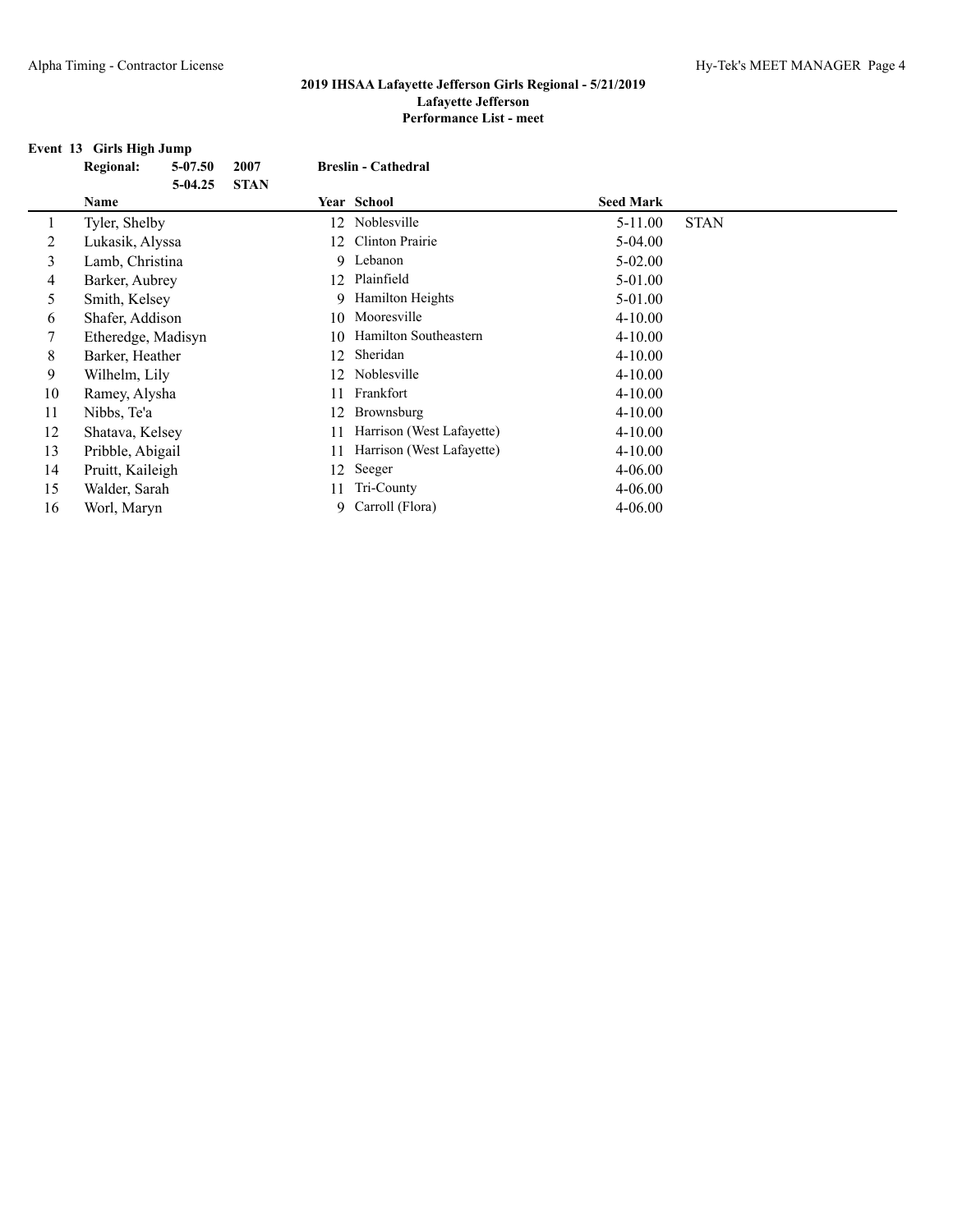#### **Event 12 Girls Long Jump**

| <b>Regional:</b><br>$19-05$ | 2007        |                       |                                                                                                              |             |
|-----------------------------|-------------|-----------------------|--------------------------------------------------------------------------------------------------------------|-------------|
| 17-10.75                    | <b>STAN</b> |                       |                                                                                                              |             |
| Name                        |             |                       | <b>Seed Mark</b>                                                                                             |             |
| Sydnor, Tierra              |             | Hamilton Southeastern | 18-08.50                                                                                                     | <b>STAN</b> |
| Scally, Ella                |             |                       | 18-04.75                                                                                                     | <b>STAN</b> |
| Penquite, Katy              | 12          | West Lafayette        | 17-06.25                                                                                                     |             |
| Lombardo, Alicia            | 12          | Danville              | 17-00.00                                                                                                     |             |
| McClerkin, Katlynn          |             | North Montgomery      | 16-11.50                                                                                                     |             |
| Mirro, Jehnea               |             | Hamilton Southeastern | 16-09.25                                                                                                     |             |
| Farrell, Marya              |             |                       | 16-08.50                                                                                                     |             |
| Siefert, Kiana              |             |                       | 16-08.00                                                                                                     |             |
| Folta, Katie                | 12          | Fishers               | 16-07.50                                                                                                     |             |
| Sexton, Audrey              | 11          | Zionsville            | 16-06.25                                                                                                     |             |
| Black, Sydney               | 10          | Westfield             | 16-04.50                                                                                                     |             |
| Ervin, Alexis               | 12          | Mooresville           | 16-04.50                                                                                                     |             |
| Nibbs, Te'a                 | 12          | Brownsburg            | 16-02.50                                                                                                     |             |
| Gray, Oneta                 | 11          | <b>Benton Central</b> | 15-03.25                                                                                                     |             |
| Demello, Hope               | 10          | Delphi Community      | 14-09.50                                                                                                     |             |
| Rose, Sara                  | 12          | North White           | 14-04.00                                                                                                     |             |
|                             |             |                       | <b>Young - Muncie Central</b><br>Year School<br>12<br>9 Fishers<br>12<br>9.<br>9 McCutcheon<br>9 Noblesville |             |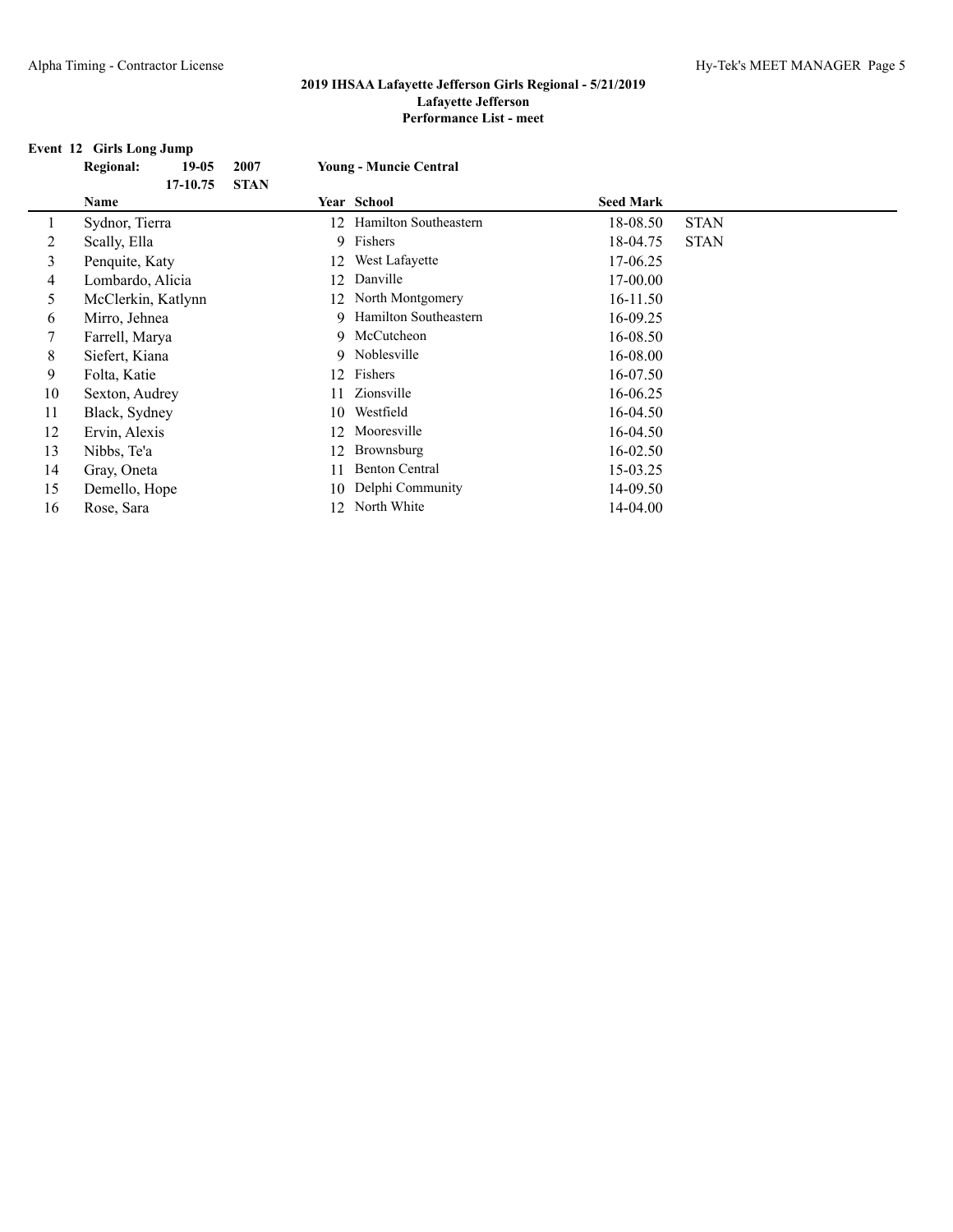#### **Event 2 Girls 100 Meter Dash Prelims**

|    | Event 2 Girls 100 Meter Dash Prelims |       |             |                  |                           |                  |             |  |  |  |  |
|----|--------------------------------------|-------|-------------|------------------|---------------------------|------------------|-------------|--|--|--|--|
|    | <b>Regional:</b>                     | 11.78 | 5/23/2017   | Lynna Irby, Pike |                           |                  |             |  |  |  |  |
|    | <b>Regional:</b>                     | 11.86 | 5/27/2014   |                  | Lynna Irby, Pike          |                  |             |  |  |  |  |
|    | 12.34                                |       | <b>STAN</b> |                  |                           |                  |             |  |  |  |  |
|    | Name                                 |       |             |                  | Year School               | <b>Seed Time</b> |             |  |  |  |  |
| 1  | Thomas, Lauren                       |       |             | 12               | West Lafayette            | 12.21            | <b>STAN</b> |  |  |  |  |
| 2  | Scally, Ella                         |       |             | 9                | Fishers                   | 12.39            |             |  |  |  |  |
| 3  | Springer, Daija                      |       |             | 12               | Avon                      | 12.42            |             |  |  |  |  |
| 4  | Beckford, Courtney                   |       |             | 12               | Lafayette Jefferson       | 12.50            |             |  |  |  |  |
| 5  | Barker, Alyssa                       |       |             | 10               | Hamilton Southeastern     | 12.53            |             |  |  |  |  |
| 6  | Pennington, Riley                    |       |             | 10               | Carmel                    | 12.72            |             |  |  |  |  |
| 7  | Yovanovich, Sophia                   |       |             | 9                | Zionsville                | 12.75            |             |  |  |  |  |
| 8  | O'Day, Sarah                         |       |             | 11               | Plainfield                | 12.78            |             |  |  |  |  |
| 9  | Funk, Kara                           |       |             | 12               | Lebanon                   | 12.89            |             |  |  |  |  |
| 10 | Donaldson, Myah                      |       |             | 10               | Fishers                   | 12.92            |             |  |  |  |  |
| 11 | Langley, Karli                       |       |             | 9                | Harrison (West Lafayette) | 12.94            |             |  |  |  |  |
| 12 | Burkmire, Olivia                     |       |             | 10               | Plainfield                | 13.00            |             |  |  |  |  |
| 13 | Denny, Madelynn                      |       |             | 9                | Mooresville               | 13.02            |             |  |  |  |  |
| 14 | Ellis, Kirstin                       |       |             | 12               | North Vermillion          | 13.32            |             |  |  |  |  |
| 15 | Schwartz, Sidney                     |       |             | 10               | <b>Benton Central</b>     | 13.39            |             |  |  |  |  |

16 Gray, Oneta 11 Benton Central 13.45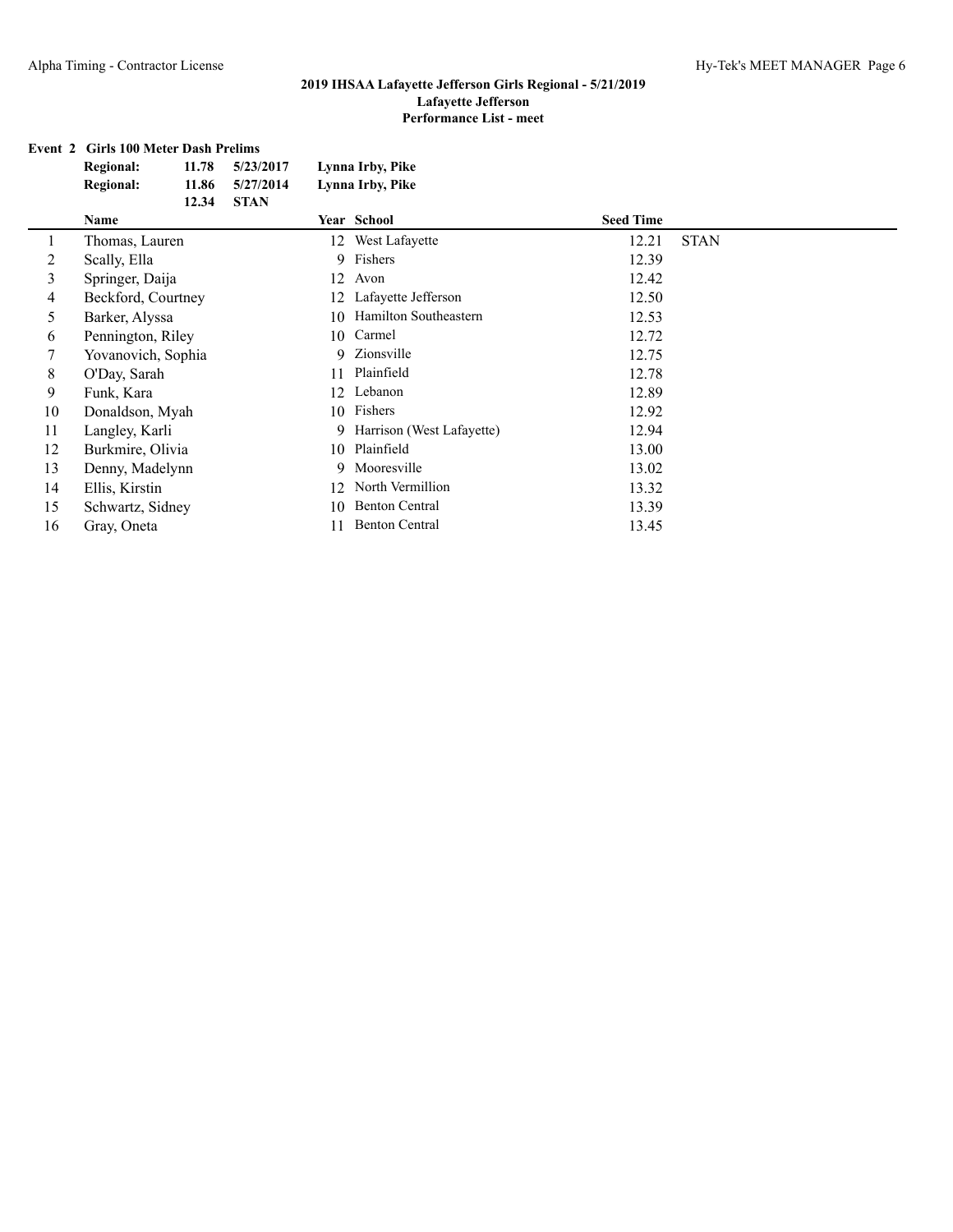# **Event 3 Girls 100 Meter Hurdles Prelims**

|    | <b>Regional:</b>  | 14.33 | 2005        |    | <b>Ivy - Muncie Central</b> |                  |  |  |  |  |
|----|-------------------|-------|-------------|----|-----------------------------|------------------|--|--|--|--|
|    |                   | 15.00 | <b>STAN</b> |    |                             |                  |  |  |  |  |
|    | <b>Name</b>       |       |             |    | <b>Year School</b>          | <b>Seed Time</b> |  |  |  |  |
|    | Utterback, Olivia |       |             | 11 | Plainfield                  | 15.24            |  |  |  |  |
| 2  | Switzer, Shianne  |       |             | 11 | McCutcheon                  | 15.24            |  |  |  |  |
| 3  | Brady, Kayla      |       |             |    | Lafayette Central Catholic  | 15.40            |  |  |  |  |
| 4  | Boehm, Haley      |       |             | 10 | Westfield                   | 15.47            |  |  |  |  |
| 5  | Alanis, Nallely   |       |             | 12 | Frankfort                   | 15.48            |  |  |  |  |
| 6  | Stien, Mackenzie  |       |             |    | Brownsburg                  | 15.60            |  |  |  |  |
| 7  | Gietl, Camryn     |       |             | 11 | Zionsville                  | 15.72            |  |  |  |  |
| 8  | Langley, Karli    |       |             | 9. | Harrison (West Lafayette)   | 16.09            |  |  |  |  |
| 9  | Senesac, Tressa   |       |             | 9. | <b>Benton Central</b>       | 16.11            |  |  |  |  |
| 10 | Allred, Sarah     |       |             | 12 | Rossville                   | 16.19            |  |  |  |  |
| 11 | Waling, Payton    |       |             | 12 | Tri-West Hendricks          | 16.39            |  |  |  |  |
| 12 | Penquite, Katy    |       |             | 12 | West Lafayette              | 16.47            |  |  |  |  |
| 13 | Wormuth, Lindsey  |       |             | 11 | Noblesville                 | 16.62            |  |  |  |  |
| 14 | Elkin, Olivia     |       |             | 11 | Carmel                      | 16.81            |  |  |  |  |
| 15 | Roberts, Kyrstin  |       |             |    | Twin Lakes                  | 17.81            |  |  |  |  |
| 16 | Thomas, Mikayla   |       |             |    | 10 North Vermillion         | 18.23            |  |  |  |  |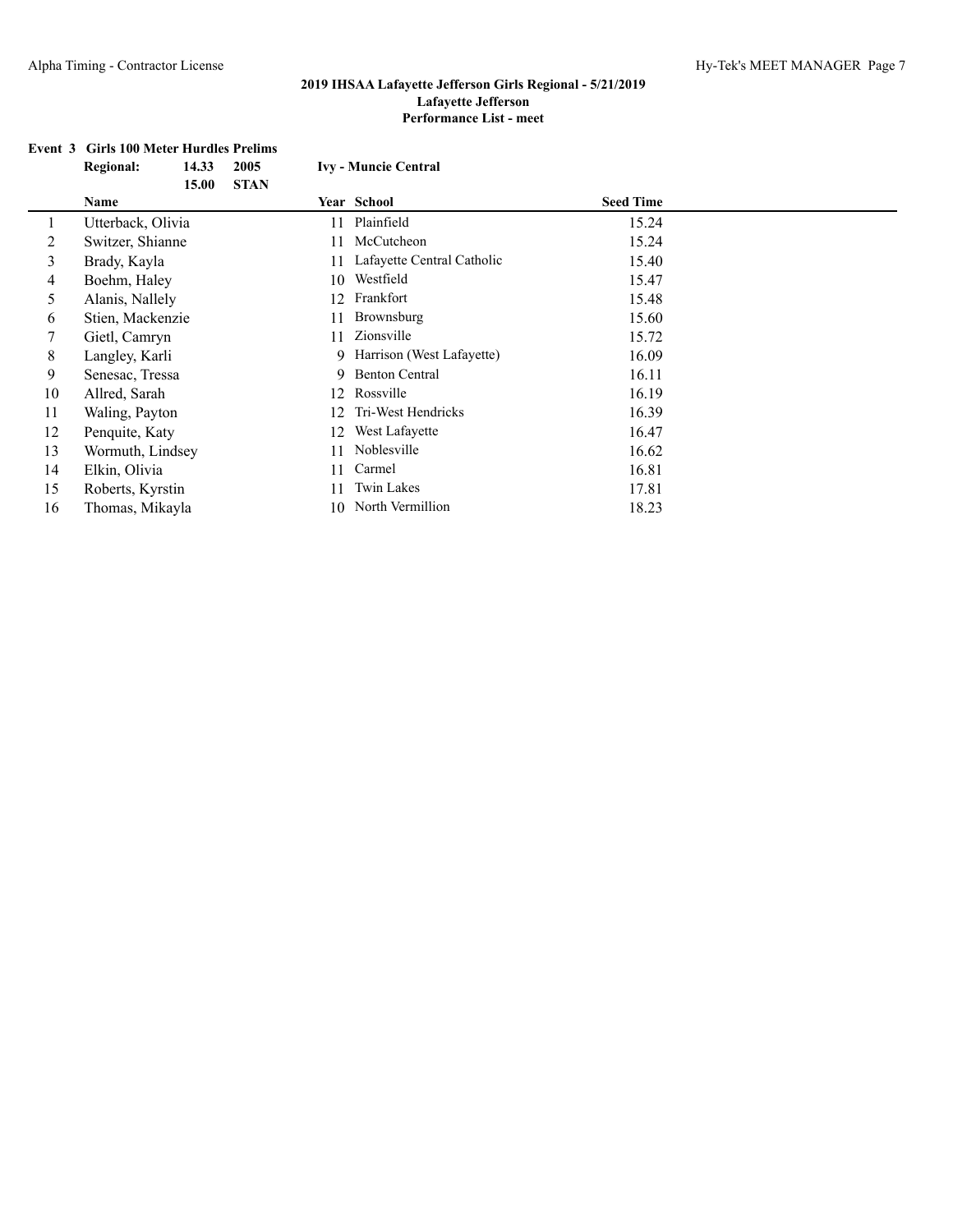#### **Event 4 Girls 200 Meter Dash Prelims**

|    | <b>Regional:</b>   | 24.47<br>25.41 | 2012<br><b>STAN</b> |    | <b>Chelsea Yeadon, Pike</b> |                  |             |  |
|----|--------------------|----------------|---------------------|----|-----------------------------|------------------|-------------|--|
|    | Name               |                |                     |    | Year School                 | <b>Seed Time</b> |             |  |
|    | Scally, Ella       |                |                     |    | 9 Fishers                   | 25.23            | <b>STAN</b> |  |
| 2  | Burgess, Olivia    |                |                     |    | Hamilton Southeastern       | 25.45            |             |  |
| 3  | Barker, Alyssa     |                |                     | 10 | Hamilton Southeastern       | 25.46            |             |  |
| 4  | Lewis, Gabby       |                |                     | 11 | Fishers                     | 26.23            |             |  |
| 5  | Springer, Daija    |                |                     | 12 | Avon                        | 26.24            |             |  |
| 6  | Nazarov, Michelle  |                |                     |    | 9 Zionsville                | 26.32            |             |  |
|    | Springer, Alana    |                |                     |    | 9 Avon                      | 26.33            |             |  |
| 8  | Montgomery, Hallie |                |                     |    | 10 Lebanon                  | 26.60            |             |  |
| 9  | Thompson, Aaliyah  |                |                     | 11 | Carmel                      | 26.71            |             |  |
| 10 | Pugh, Markaela     |                |                     | 11 | <b>Hamilton Heights</b>     | 26.72            |             |  |
| 11 | Lohmeyer, Jaylie   |                |                     |    | 9 Harrison (West Lafayette) | 26.82            |             |  |
| 12 | McClerkin, Katlynn |                |                     | 12 | North Montgomery            | 27.12            |             |  |
| 13 | Ryan, Sarah        |                |                     | 12 | Twin Lakes                  | 27.50            |             |  |
| 14 | Brown, Jaylah      |                |                     | 9. | West Lafayette              | 27.65            |             |  |
| 15 | Warren, Brynn      |                |                     |    | 9 Tri-County                | 29.82            |             |  |
| 16 | Kuns, Allison      |                |                     |    | 9 Carroll (Flora)           | 30.16            |             |  |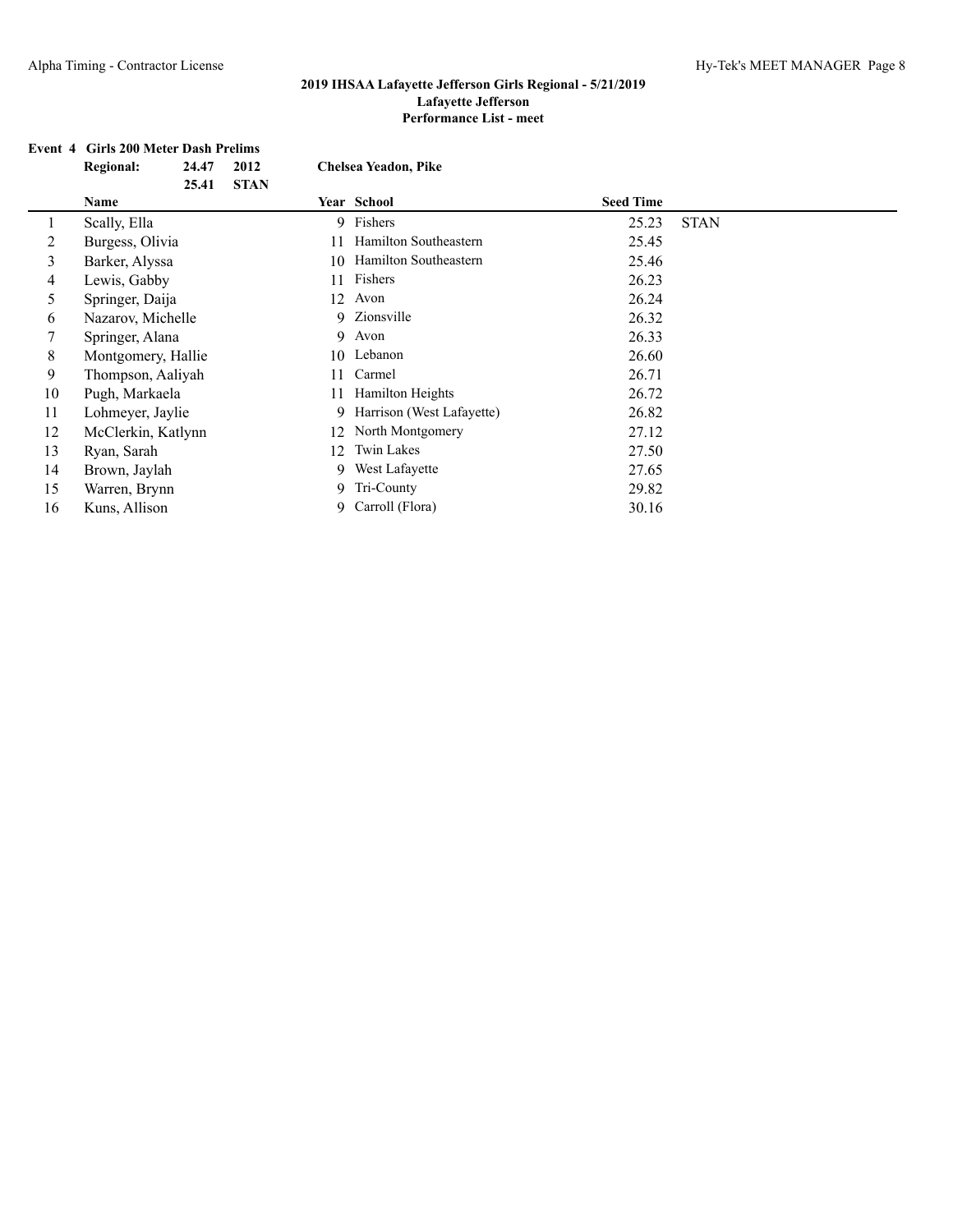## **Event 5 Girls 1600 Meter Run**

|    | <b>Regional:</b>   | 5:03.98 | <b>2000</b> | <b>Kremer - Bishop Chatard</b> |                       |  |                  |  |
|----|--------------------|---------|-------------|--------------------------------|-----------------------|--|------------------|--|
|    | Name               | 4:59.75 | <b>STAN</b> |                                | Year School           |  | <b>Seed Time</b> |  |
|    | Bates, Phoebe      |         |             | 11                             | Carmel                |  | 5:00.35          |  |
| 2  | Tate, Emma         |         |             | 12                             | West Lafayette        |  | 5:01.51          |  |
| 3  | Mitchell, Maria    |         |             | 10                             | Hamilton Heights      |  | 5:03.90          |  |
| 4  | Hill, Halle        |         |             | 10.                            | Hamilton Southeastern |  | 5:04.45          |  |
| 5. | Dixon, Brooke      |         |             | 11                             | Brownsburg            |  | 5:08.69          |  |
| 6  | Lynch, Abigail     |         |             | 10                             | Brownsburg            |  | 5:08.91          |  |
|    | Schroeder, Ellie   |         |             | 12.                            | Guerin Catholic       |  | 5:09.47          |  |
| 8  | Barrett, Elizabeth |         |             |                                | 9 Fishers             |  | 5:16.12          |  |
| 9  | Steffey, Alli      |         |             |                                | 9 West Lafayette      |  | 5:19.31          |  |
| 10 | Adams, Murphy      |         |             |                                | 9 Lebanon             |  | 5:20.09          |  |
| 11 | Carter, Abby       |         |             | 11                             | Fishers               |  | 5:20.11          |  |
| 12 | Fry, Madison       |         |             |                                | Crawfordsville        |  | 5:21.74          |  |
| 13 | Allen, Margaret    |         |             | 11                             | Zionsville            |  | 5:22.08          |  |
| 14 | Williams, Payton   |         |             | 11                             | <b>Benton Central</b> |  | 5:29.65          |  |
| 15 | Tolen, Courtney    |         |             |                                | 9 Benton Central      |  | 5:54.20          |  |
| 16 | Gutwein, Courtney  |         |             |                                | 10 Frontier           |  | 5:58.94          |  |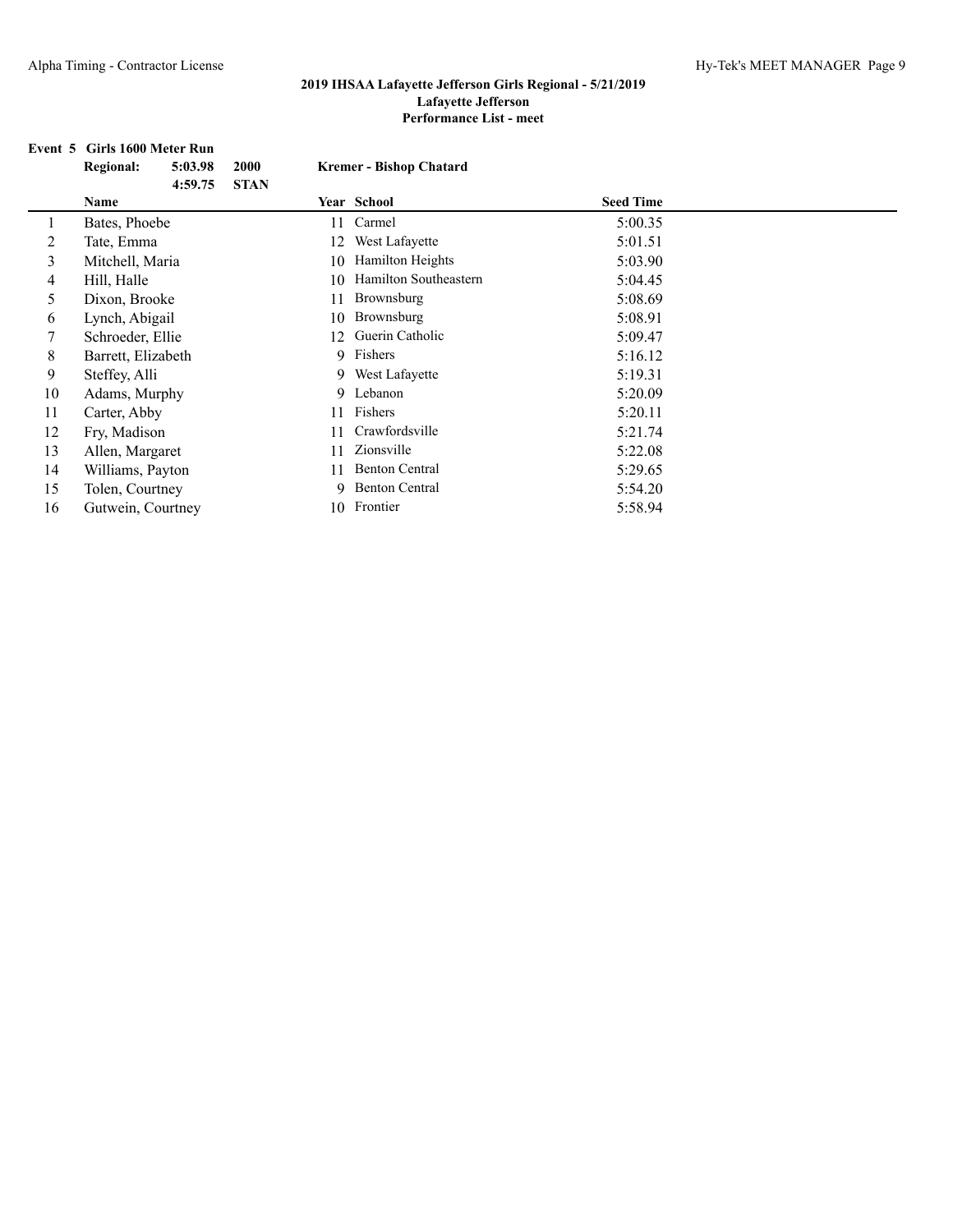#### **Event 6 Girls 4x100 Meter Relay**

|                | <b>Regional:</b>          | 46.86 | 5/26/2015          | <b>Ben Davis, Ben Davis</b> |                                          |                                 |
|----------------|---------------------------|-------|--------------------|-----------------------------|------------------------------------------|---------------------------------|
|                |                           |       |                    |                             | S Brown, D Collier, K Simmons, R Woodson |                                 |
|                |                           | 48.41 | <b>STAN</b>        |                             |                                          |                                 |
|                | Team                      |       |                    | Relay                       |                                          | <b>Seed Time</b>                |
| $\mathbf{1}$   | Fishers                   |       |                    |                             |                                          | 48.43                           |
|                | 1) Scally, Ella 9         |       |                    | 2) Donaldson, Myah 10       | 3) Lewis, Gabby 11                       | 4) May, Grace 12                |
|                | 5) Perryman, Tamia 11     |       |                    | 6) Baumgartner, Kate 9      | 7) Lacy, Morgan 10                       | 8) McClung, Kieya 12            |
| $\overline{2}$ | Hamilton Southeastern     |       |                    |                             |                                          | 48.62                           |
|                | 1) Burgess, Olivia 11     |       |                    | 2) Hammons, Mya 12          | 3) Sydnor, Tierra 12                     | 4) Barker, Alyssa 10            |
|                | 5) Leflore, Anaya 10      |       |                    | 6) Johnston, Kendall 10     | 7) Miles, Emonie 10                      | 8) Banning, Jenna 10            |
| 3              | Lafayette Jefferson       |       |                    |                             |                                          | 48.62                           |
|                | 1) Haskins, Nykela 12     |       |                    | 2) Beckford, Courtney 12    | 3) Stephany, Julie-ann 11                | 4) Killebrew, Mykah 9           |
|                | 5) Williams, Akyra 9      |       |                    | 6) Cartledge, Sanaa 10      |                                          |                                 |
| 4              | Zionsville                |       |                    |                             |                                          | 48.89                           |
|                | 1) Gietl, Camryn 11       |       |                    | 2) Nazarov, Michelle 9      | 3) Robinson, Lily 9                      | 4) Yovanovich, Sophia 9         |
|                | 5) Sexton, Audrey 11      |       |                    | 6) Robinson, Ella 12        | 7) Sullivan, Shea 11                     | 8) Sexton, Emily 9              |
| 5              | Carmel                    |       |                    |                             |                                          | 50.07                           |
|                | 1) Thompson, Aaliyah 11   |       |                    | 2) Pennington, Riley 10     | 3) Gill, Kiara 11                        | 4) McKay, Flora 10              |
|                | 5) Marsella, Ellie 9      |       |                    | 6) Agada, Uredoojo 10       | 7) Marsella, Dani 12                     | 8) Bailey, Lauren 9             |
| 6              | Lebanon                   |       |                    |                             |                                          | 50.19                           |
|                | 1) Nino, Sara 11          |       |                    | 2) Montgomery, Hallie 10    | 3) Stogsdill, Summer 10                  | 4) Funk, Kara 12                |
|                | 5) Trepcos, Lexi 10       |       | 6) Scott, Maggie 9 |                             | 7) Strahm, Ivy 10                        |                                 |
| $\tau$         | Avon                      |       |                    |                             |                                          | 50.41                           |
|                | 1) Kendrick, Indiah 10    |       |                    | 2) Springer, Daija 12       | 3) Springer, Kaila 10                    | 4) Sanders, Alexys 10           |
|                | 5) Walker, Ajanae 11      |       | 6) Verburg, Kira 9 |                             | 7) Springer, Alana 9                     | 8) Harvey, Jayden 12            |
|                | Mooresville               |       |                    |                             |                                          |                                 |
| 8              | 1) Bombei, Emily 11       |       |                    | 2) Bradford, Alysha 9       | 3) Denny, Madelynn 9                     | 50.74<br>4) Brimmage, Olivia 11 |
|                | 5) Ervin, Alexis 12       |       |                    |                             |                                          |                                 |
|                |                           |       |                    |                             |                                          |                                 |
| 9              | Harrison (West Lafayette) |       |                    | 2) Evans, Kimba 10          | 3) Davis, Jada-Marie 9                   | 50.86                           |
|                | 1) Asante, Aba 10         |       |                    |                             |                                          | 4) Langley, Karli 9             |
|                | 5) Getz, Leanna 11        |       |                    | 6) Sanson, Katie 10         | 7) Lareau, Elliott 10                    |                                 |
| 10             | McCutcheon                |       |                    |                             |                                          | 51.02                           |
|                | 1) Thornton, DayLynn 10   |       | 2) Beeker, Jade 11 |                             | 3) Crowe, Shelby 9                       | 4) Switzer, Shianne 11          |
|                | 5) Hertling, Elise 10     |       |                    | 6) Robison, Sabrina 11      | 7) Farrell, Marya 9                      | 8) Talcott, Abigail 10          |
| 11             | Plainfield                |       |                    |                             |                                          | 51.05                           |
|                | 1) Utterback, Olivia 11   |       |                    | 2) Joseph, Brooke 9         | 3) O'Day, Sarah 11                       | 4) Burkmire, Olivia 10          |
|                | 5) Simmons, Koa 10        |       |                    | 6) Nuyen, Kendall 10        | 7) Buce, Ambria 11                       | 8) Barker, Aubrey 12            |
| 12             | <b>Benton Central</b>     |       |                    |                             |                                          | 51.22                           |
|                | 1) Senesac, Tressa 9      |       | 2) Gray, Oneta 11  |                             | 3) Schwartz, Sidney 10                   | 4) Fisher, Emma 12              |
|                | 5) Deno, Lilly 9          |       |                    | 6) Williams, Braiyahna 9    |                                          |                                 |
| 13             | Hamilton Heights          |       |                    |                             |                                          | 51.35                           |
|                | 1) Pugh, Markaela 11      |       |                    | 2) Henson, Samera 9         | 3) Peterson, Jenna 10                    | 4) Lopez, Victoria 9            |
|                | 5) Logan, Jayla 9         |       | 6) Hanlon, Erin 11 |                             | 7) Schultze, Alaina 9                    |                                 |
| 14             | Brownsburg                |       |                    |                             |                                          | 51.50                           |
|                | 1) Daniels, Elizabeth 12  |       |                    | 2) Pratcher, Kendria 11     | 3) Britton, Emily 11                     | 4) Stien, Mackenzie 11          |
|                | 5) Milton, Ra'mya 9       |       |                    | 6) Maihofer, Gianna 12      | 7) Folsom, Demetria 10                   | 8) Kouton, Aniffa 12            |
| 15             | Twin Lakes                |       |                    |                             |                                          | 55.42                           |
|                | 1) Roberts, Kyrstin 11    |       |                    | 2) Crowther, Courtney 9     | 3) LaPiedra, Emma 9                      | 4) Cory, Kyra 9                 |
|                | 5) Griesey, London 12     |       | 6) Ryan, Sarah 12  |                             | 7) Gutwein, Maggie 12                    |                                 |
| 16             | Covington                 |       |                    |                             |                                          | 56.45                           |
|                | 1) Richardson, Kenzie 10  |       |                    | 2) Krepton, Sierra 9        | 3) Reynolds, Erin 10                     | 4) Swaney, Abby 11              |

5) Saliji, Sara 12 6) Martin, Zoie 9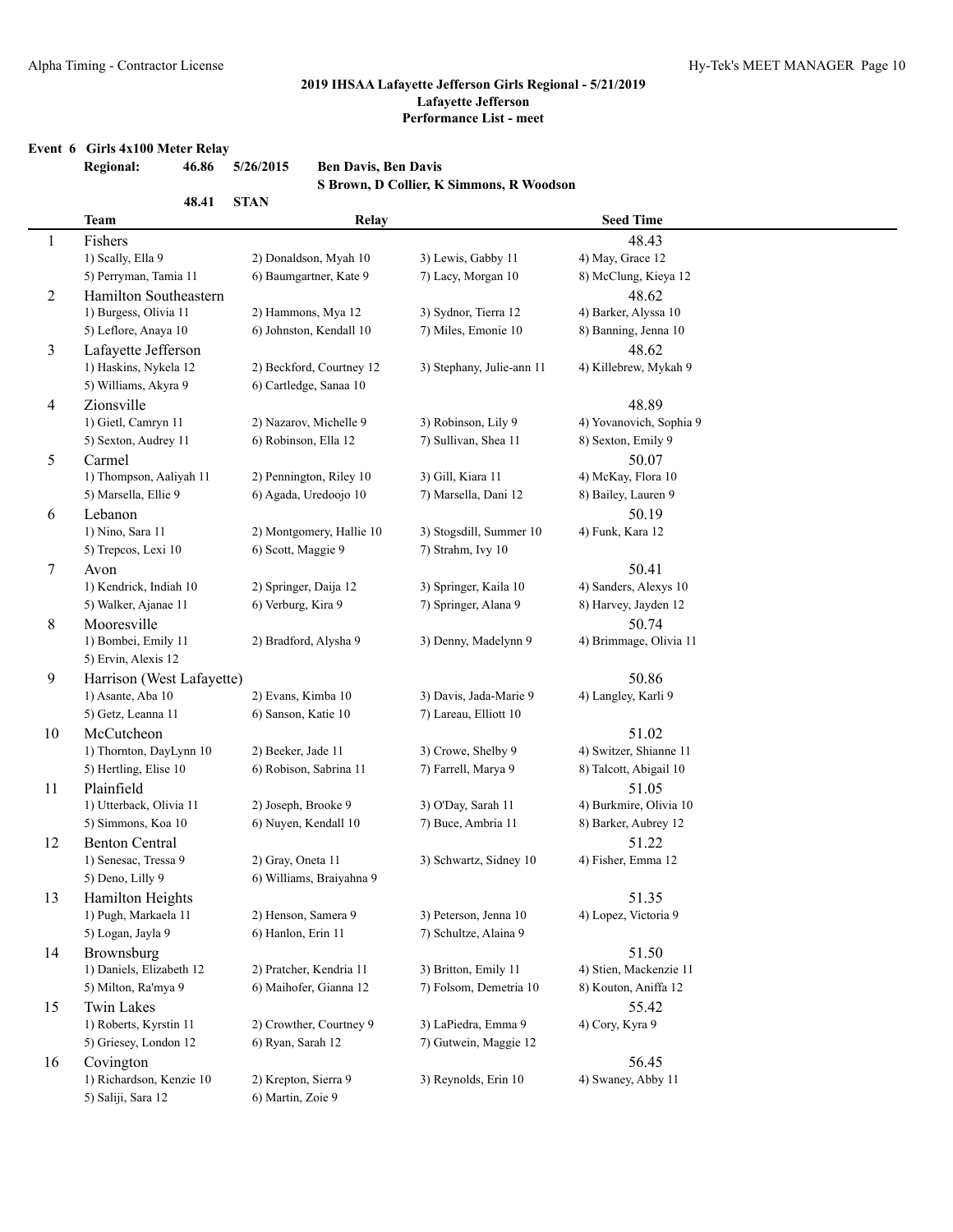## **Event 7 Girls 400 Meter Dash**

|    | <b>Regional:</b>  | 54.43 | 5/23/2017   |    | Lynna Irby, Pike          |                  |             |
|----|-------------------|-------|-------------|----|---------------------------|------------------|-------------|
|    | <b>Regional:</b>  | 55.09 | 5/27/2014   |    | Lynna Irby, Pike          |                  |             |
|    |                   | 57.45 | <b>STAN</b> |    |                           |                  |             |
|    | Name              |       |             |    | Year School               | <b>Seed Time</b> |             |
|    | Thomas, Lauren    |       |             | 12 | West Lafayette            | 56.99            | <b>STAN</b> |
| 2  | Wans, Regan       |       |             | 9  | Hamilton Southeastern     | 57.46            |             |
| 3  | Lohmeyer, Jaylie  |       |             | 9  | Harrison (West Lafayette) | 58.75            |             |
| 4  | Anderson, Maria   |       |             |    | 12 Noblesville            | 58.94            |             |
| 5  | Carlisle, Emersen |       |             | 9  | Carmel                    | 1:00.02          |             |
| 6  | McFarland, Annice |       |             | 10 | Hamilton Southeastern     | 1:00.49          |             |
| 7  | Watts, Keely      |       |             |    | Danville                  | 1:00.62          |             |
| 8  | Payne, Madison    |       |             |    | Monrovia                  | 1:00.65          |             |
| 9  | Stogsdill, Summer |       |             | 10 | Lebanon                   | 1:01.15          |             |
| 10 | Sexton, Emily     |       |             | 9  | Zionsville                | 1:01.42          |             |
| 11 | Green, Kyrstin    |       |             | 11 | Lafayette Jefferson       | 1:01.45          |             |
| 12 | Griesey, London   |       |             | 12 | Twin Lakes                | 1:01.69          |             |
| 13 | Grogan, Abbey     |       |             | 10 | Carmel                    | 1:01.81          |             |
| 14 | Butler, Evelyn    |       |             | 10 | Fishers                   | 1:02.20          |             |
| 15 | Senesac, Adrien   |       |             | 10 | <b>Benton Central</b>     | 1:04.17          |             |
| 16 | Pruitt, Kaileigh  |       |             | 12 | Seeger                    | 1:04.18          |             |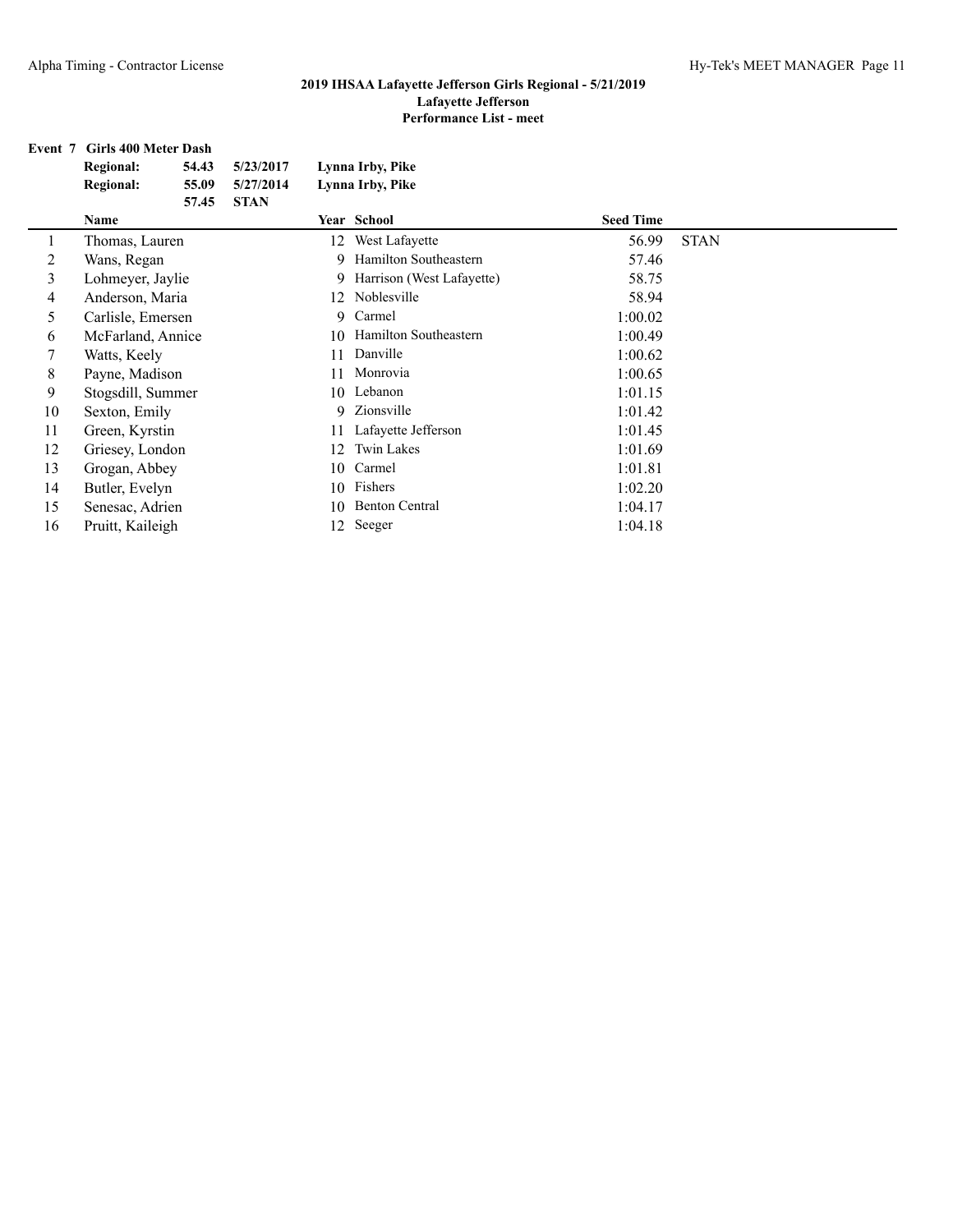#### **Event 8 Girls 300 Meter Hurdles**

|                | <b>Regional:</b><br>43.10<br>2014      | <b>Plenseh-tay Sakeuh, Lapel</b> |                      |
|----------------|----------------------------------------|----------------------------------|----------------------|
|                | <b>Regional:</b><br>43.10<br>5/27/2014 | <b>Plenseh-tay Sakeuh, Lapel</b> |                      |
|                | 45.36<br><b>STAN</b>                   |                                  |                      |
|                | Name                                   | Year School                      | <b>Seed Time</b>     |
| 1              | Robinson, Ella                         | Zionsville<br>12                 | 43.98<br><b>STAN</b> |
| 2              | Brady, Kayla                           | Lafayette Central Catholic<br>11 | 44.95<br><b>STAN</b> |
| 3              | Sydnor, Tierra                         | Hamilton Southeastern<br>12      | 45.51                |
| $\overline{4}$ | Alanis, Nallely                        | Frankfort<br>12                  | 46.55                |
| 5              | Waling, Payton                         | Tri-West Hendricks<br>12         | 47.26                |
| 6              | Strachan, Camila                       | West Lafayette<br>10             | 47.29                |
| 7              | Folta, Katie                           | Fishers<br>12                    | 47.37                |
| 8              | Getz, Leanna                           | Harrison (West Lafayette)<br>11  | 47.66                |
| 9              | Allred, Sarah                          | Rossville<br>12                  | 47.68                |
| 10             | Kelley, Arianna                        | Fishers<br>11                    | 47.90                |
| 11             | Isenberg, Shannon                      | Southmont<br>12                  | 47.96                |
| 12             | Davis, Jada-Marie                      | Harrison (West Lafayette)<br>9   | 48.05                |
| 13             | Switzer, Shianne                       | McCutcheon<br>11                 | 48.18                |
| 14             | Senesac, Tressa                        | <b>Benton Central</b><br>9       | 49.01                |
| 15             | Roberts, Kyrstin                       | <b>Twin Lakes</b><br>11          | 52.69                |
| 16             | Puterbaugh, Isabelle                   | Seeger<br>10                     | 53.60                |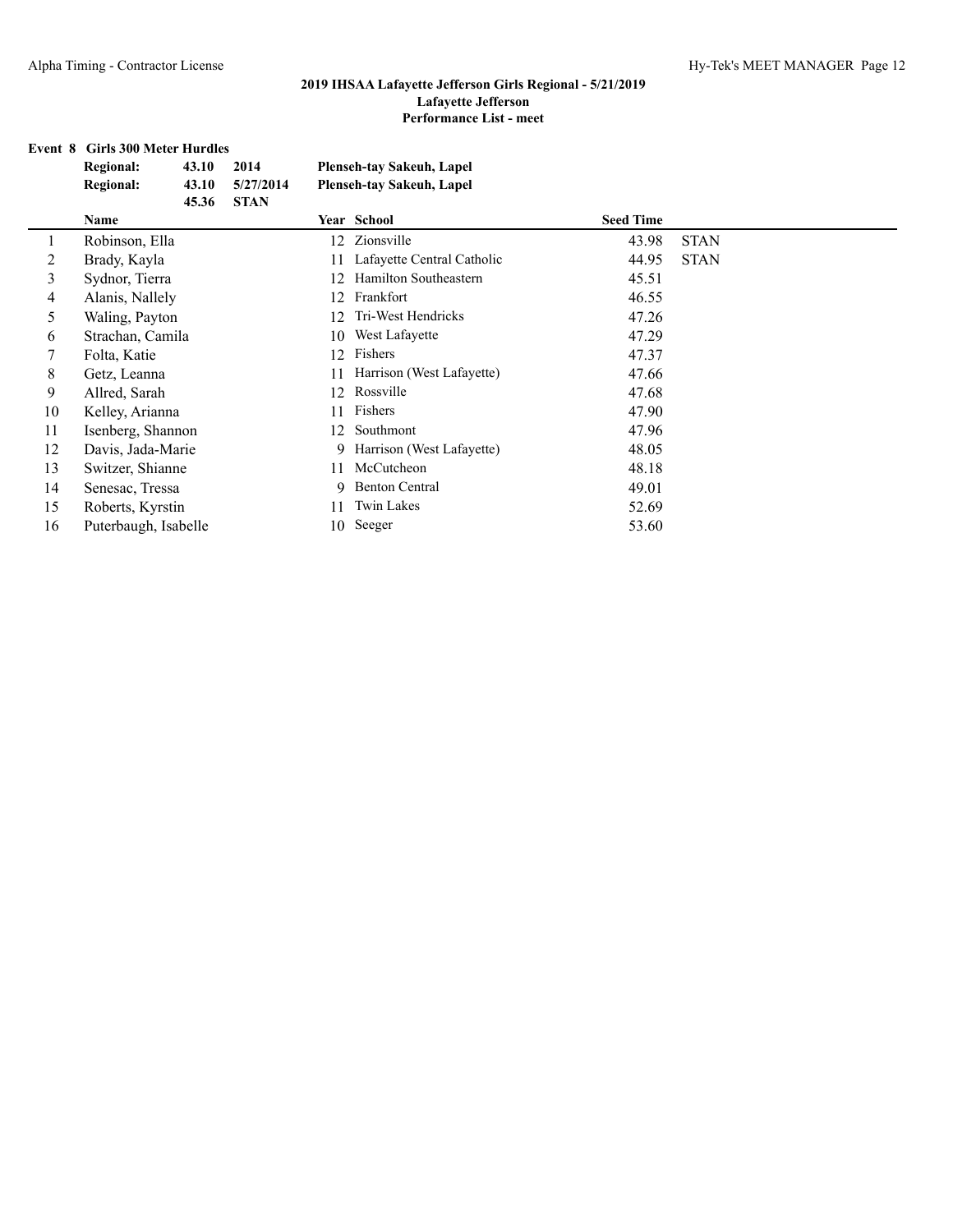#### **Event 9 Girls 800 Meter Run**

|              | 2:11.88          | 2010                                                                                                                                                                                                                                           |                           | <b>Abby Farley, Park Tudor</b> |                          |             |
|--------------|------------------|------------------------------------------------------------------------------------------------------------------------------------------------------------------------------------------------------------------------------------------------|---------------------------|--------------------------------|--------------------------|-------------|
|              | 2:16.66          | <b>STAN</b>                                                                                                                                                                                                                                    |                           |                                |                          |             |
| Name         |                  |                                                                                                                                                                                                                                                |                           |                                | <b>Seed Time</b>         |             |
| Tate, Ellie  |                  |                                                                                                                                                                                                                                                | 12                        | West Lafayette                 | 2:16.47                  | <b>STAN</b> |
|              |                  |                                                                                                                                                                                                                                                | 12                        | Hamilton Southeastern          | 2:17.74                  |             |
|              |                  |                                                                                                                                                                                                                                                | 10                        | Brownsburg                     | 2:18.56                  |             |
|              |                  |                                                                                                                                                                                                                                                | 10                        | Hamilton Heights               | 2:18.82                  |             |
|              |                  |                                                                                                                                                                                                                                                | 12                        | Guerin Catholic                | 2:19.01                  |             |
|              |                  |                                                                                                                                                                                                                                                |                           |                                | 2:19.85                  |             |
|              |                  |                                                                                                                                                                                                                                                | 11                        | Noblesville                    | 2:20.01                  |             |
|              |                  |                                                                                                                                                                                                                                                | 10.                       | Noblesville                    | 2:20.69                  |             |
|              |                  |                                                                                                                                                                                                                                                | 11                        | Hamilton Southeastern          | 2:20.84                  |             |
|              |                  |                                                                                                                                                                                                                                                | 9                         | Harrison (West Lafayette)      | 2:23.26                  |             |
|              |                  |                                                                                                                                                                                                                                                | 10                        | West Lafayette                 | 2:24.42                  |             |
|              |                  |                                                                                                                                                                                                                                                | 11                        | Zionsville                     | 2:24.98                  |             |
|              |                  |                                                                                                                                                                                                                                                | 10                        | Plainfield                     | 2:27.00                  |             |
| Saliji, Sara |                  |                                                                                                                                                                                                                                                | 12                        | Covington                      | 2:29.59                  |             |
|              |                  |                                                                                                                                                                                                                                                | 10                        | Seeger                         | 2:29.62                  |             |
|              |                  |                                                                                                                                                                                                                                                | 12                        | <b>Twin Lakes</b>              | 2:34.87                  |             |
|              | <b>Regional:</b> | Mirro, Maddie<br>Lynch, Abigail<br>Mitchell, Maria<br>Schroeder, Ellie<br>Schafer, Vera<br>Hazelrigg, Anna<br>Pedersen, Ellie<br>Williams, Caitlin<br>Mansfield, Haley<br>Rinehart, Lauren<br>Thomas, Payton<br>High, Allison<br>Fanning, Ally | Sharples-Gordon, Isabella |                                | Year School<br>9 Fishers |             |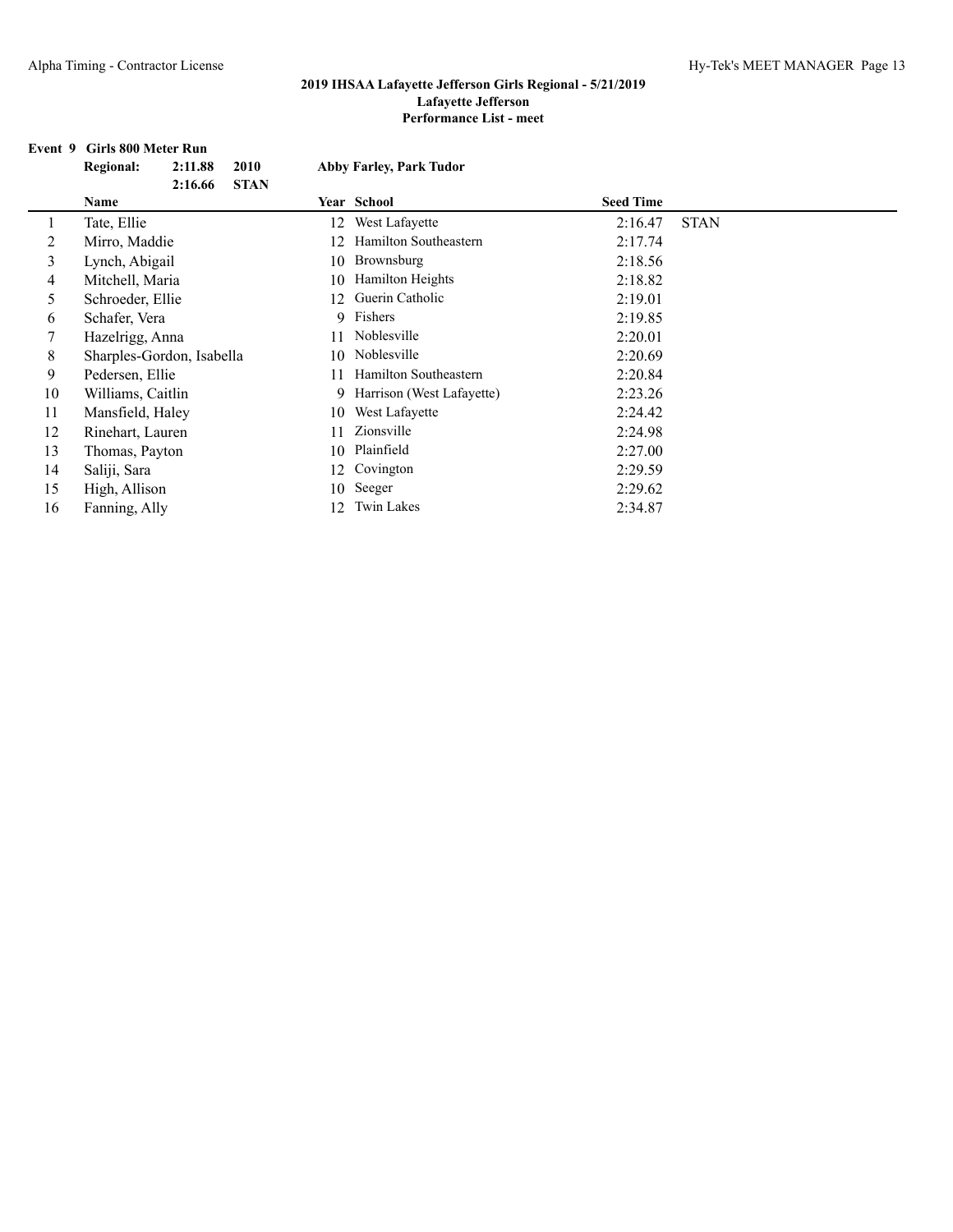## **Event 10 Girls 3200 Meter Run**

|    | <b>Regional:</b>   | 10:36.69 | 2012        |             | <b>Brenna Poulsen, North Central</b> |                  |             |
|----|--------------------|----------|-------------|-------------|--------------------------------------|------------------|-------------|
|    | Name               | 10:55.05 | <b>STAN</b> | Year School |                                      | <b>Seed Time</b> |             |
|    | Black, Lulu        |          | 12          |             | Hamilton Southeastern                | 10:49.12         | <b>STAN</b> |
| 2  | Tate, Emma         |          | 12          |             | West Lafayette                       | 11:07.94         |             |
| 3  | Bates, Phoebe      |          | 11          |             | Carmel                               | 11:08.03         |             |
| 4  | Schultz, Mary      |          | 12          |             | West Lafayette                       | 11:10.41         |             |
| 5  | Wasson, Katelyn    |          | 11          |             | Zionsville                           | 11:11.86         |             |
| 6  | Kraft, Tessa       |          | 12          |             | Fishers                              | 11:22.11         |             |
| 7  | Johnson, Ellie     |          | 10          |             | Hamilton Southeastern                | 11:23.69         |             |
| 8  | Strueder, Johanna  |          | 11          |             | Fishers                              | 11:23.99         |             |
| 9  | Waldal, Brooke     |          | 10          |             | Carmel                               | 11:27.93         |             |
| 10 | Knoper, Audrey     |          |             | 9           | Western Boone                        | 11:35.37         |             |
| 11 | Gutwein, Maggie    |          | 12          |             | Twin Lakes                           | 11:36.23         |             |
| 12 | Ray, Alison        |          | 12          |             | Brownsburg                           | 12:03.33         |             |
| 13 | Wall, Isabella     |          | 10          | Avon        |                                      | 12:03.84         |             |
| 14 | Romero, Jennifer   |          |             | Seeger<br>9 |                                      | 12:05.29         |             |
| 15 | McCartney, Makenna |          | 10          |             | Harrison (West Lafayette)            | 12:07.99         |             |
| 16 | Smith, Libby       |          | 10          | Seeger      |                                      | 12:22.91         |             |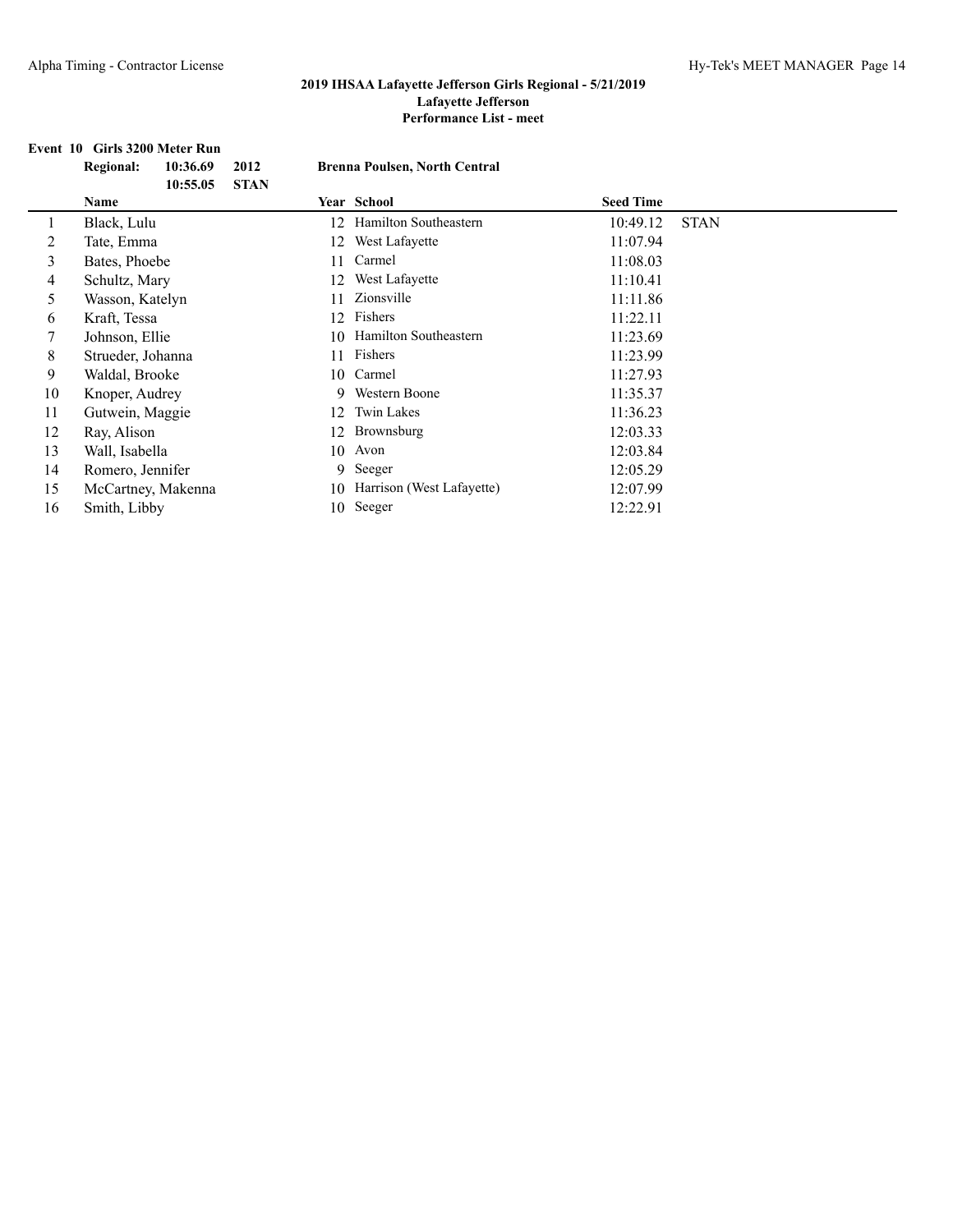#### **Event 11 Girls 4x400 Meter Relay**

**3:58.93 STAN**

## **Regional: 3:51.15 2012 Lawrence Central, Lawrence Central J McCray, A Hall, B Thomas, M Holder**

|                | <b>Team</b>                                   | Relay                                      |                                                     | <b>Seed Time</b>                   |
|----------------|-----------------------------------------------|--------------------------------------------|-----------------------------------------------------|------------------------------------|
| $\mathbf{1}$   | Hamilton Southeastern                         |                                            |                                                     | 3:54.72<br><b>STAN</b>             |
|                | 1) Burgess, Olivia 11                         | 2) Hammons, Mya 12                         | 3) Sydnor, Tierra 12                                | 4) Wans, Regan 9                   |
|                | 5) McFarland, Annice 10                       | 6) Etheredge, Madisyn 10                   | 7) Ewing, Kinsey So                                 | 8) Johnson, Lauren 11              |
| $\overline{c}$ | Zionsville                                    |                                            |                                                     | 3:58.24<br><b>STAN</b>             |
|                | 1) Nazarov, Michelle 9                        | 2) Robinson, Ella 12                       | 3) Robinson, Lily 9                                 | 4) Rinehart, Lauren 11             |
|                | 5) Gietl, Camryn 11                           | 6) Sexton, Emily 9                         | 7) McCooey, Reagan 11                               | 8) Sullivan, Shea 11               |
| 3              | Carmel                                        |                                            |                                                     | 4:02.18                            |
|                | 1) Grogan, Abbey 10                           | 2) Thompson, Aaliyah 11                    | 3) Kaufman, Abby 11                                 | 4) Zeruesenay, Mahalet 10          |
|                | 5) Hunter, Martha 11                          | 6) Thompson, Gillian 9                     | 7) Carlisle, Emersen 9                              | 8) Bates, Phoebe 11                |
| 4              | Noblesville                                   |                                            |                                                     | 4:03.93                            |
|                | 1) Anderson, Maria 12                         | 2) Boles, DeLaney 10                       | 3) Sharples-Gordon, Isabella 104) Dennis, Noelle 12 |                                    |
|                | 5) Siefert, Kiana 9                           | 6) Hoffman, Megan 10                       | 7) Hazelrigg, Anna 11                               | 8) Tyler, Shelby 12                |
| 5              | West Lafayette                                |                                            |                                                     | 4:06.30                            |
|                | 1) Strachan, Camila 10                        | 2) Tate, Ellie 12                          | 3) Marks, Ella 10                                   | 4) Thomas, Lauren 12               |
|                | 5) Penquite, Katy 12                          | 6) Steffey, Alli 9                         | 7) Myers, Maddie 11                                 | 8) Tate, Emma 12                   |
| 6              | Fishers                                       |                                            |                                                     | 4:06.90                            |
|                | 1) Baumgartner, Kate 9                        | 2) Bodnar, Lilia 11                        | 3) Kelley, Arianna 11                               | 4) Schroeder, Chloe 10             |
|                | 5) McClung, Kieya 12                          | 6) Scally, Ella 9                          | 7) Folta, Katie 12                                  | 8) Butler, Evelyn 10               |
| 7              | Guerin Catholic                               |                                            |                                                     | 4:09.61                            |
|                | 1) Jacoby, Anna 10                            | 2) Klavon, Joelle 9                        | 3) Schroeder, Ellie 12                              | 4) Klee, Delaney 10                |
|                | 5) Vlasak, Grace 11                           | 6) Zlatniski, Emily 12                     | 7) Gallagher, Maghan 10                             | 8) Woods, Sophia 10                |
| 8              | Hamilton Heights                              |                                            |                                                     | 4:10.30                            |
|                | 1) Pugh, Markaela 11                          | 2) Christiansen, Abby 12                   | 3) Guthrie, Morgan 10                               | 4) Smith, Kelsey 9                 |
|                | 5) Lopez, Alex 12                             | 6) Mitchell, Maria 10                      | 7) Roth, Abby 12                                    | 8) Lopez, Victoria 9               |
| 9              | Harrison (West Lafayette)                     |                                            |                                                     | 4:10.79                            |
|                | 1) Nagel, Nicole 11                           | 2) Getz, Leanna 11                         | 3) Williams, Caitlin 9                              | 4) Lohmeyer, Jaylie 9              |
|                | 5) Shen, Arden 12                             | 6) Flynn, Alexi 10                         | 7) Lareau, Elliott 10                               | 8) Buchanan, Kyndel 12             |
| 10             | North Montgomery                              |                                            |                                                     | 4:12.29                            |
|                | 1) Humphreys, Kendall 12                      | 2) McClaskey, Grace 10                     | 3) McClerkin, Katlynn 12                            | 4) Anderson, Brynn 12              |
|                | 5) Burns, Caitlin 9                           | 6) Daron, Mary 10                          | 7) Campbell, Sidney 10                              | 8) Welch, Madi 9                   |
| 11             | Brownsburg                                    |                                            |                                                     | 4:13.77                            |
|                | 1) Daniels, Elizabeth 12                      | 2) Griffin, Jordan Fr                      | 3) Lynch, Abigail 10                                | 4) Kouton, Aniffa 12               |
|                | 5) Barrett, Michaela 12                       | 6) Maihofer, Isabella 10                   | 7) Dixon, Brooke 11                                 |                                    |
| 12             | Mooresville                                   |                                            |                                                     | 4:15.43                            |
|                | 1) Bombei, Emily 11<br>5) Reynolds, Emilie 11 | 2) Denny, Madelynn 9<br>6) Head, Elynor 11 | 3) Brimmage, Olivia 11                              | 4) Bradford, Alysha 9              |
|                | Westfield                                     |                                            |                                                     |                                    |
| 13             | 1) Coates, Sarah 10                           | 2) Brown, Sophia 10                        | 3) Clark, Julia 10                                  | 4:16.06<br>4) Zimmerman, Raychl 10 |
|                | 5) Hammes, Jadeyn 10                          | 6) Bullock, Alison 11                      | 7) Fife, Hannah 11                                  | 8) Boehm, Haley 10                 |
| 14             | <b>Benton Central</b>                         |                                            |                                                     | 4:24.98                            |
|                | 1) Senesac, Adrien 10                         | 2) Powell, Jazmin 12                       | 3) Schwartz, Sidney 10                              | 4) Fisher, Emma 12                 |
|                | 5) Tolen, Courtney 9                          | 6) Richey, Halle 11                        | 7) Williams, Natalie 9                              |                                    |
| 15             | Fountain Central                              |                                            |                                                     | 4:27.39                            |
|                | 1) Norman, Cassidy 10                         | 2) Rahm-Bradford, Nadya 11                 | 3) Linville, Mackenzy 12                            | 4) Borman, Dakota 10               |
|                | 5) Sims, Courtney 9                           |                                            |                                                     |                                    |
| 16             | Seeger                                        |                                            |                                                     | 4:34.34                            |
|                | 1) High, Allison 10                           | 2) Pruitt, Kaileigh 12                     | 3) Puterbaugh, Isabelle 10                          | 4) Leonard, Paige 11               |
|                | 5) Garriott, Regan 12                         | 6) Kirkpatrick, Leah 9                     | 7) Romero, Jennifer 9                               | 8) Smith, Libby 10                 |